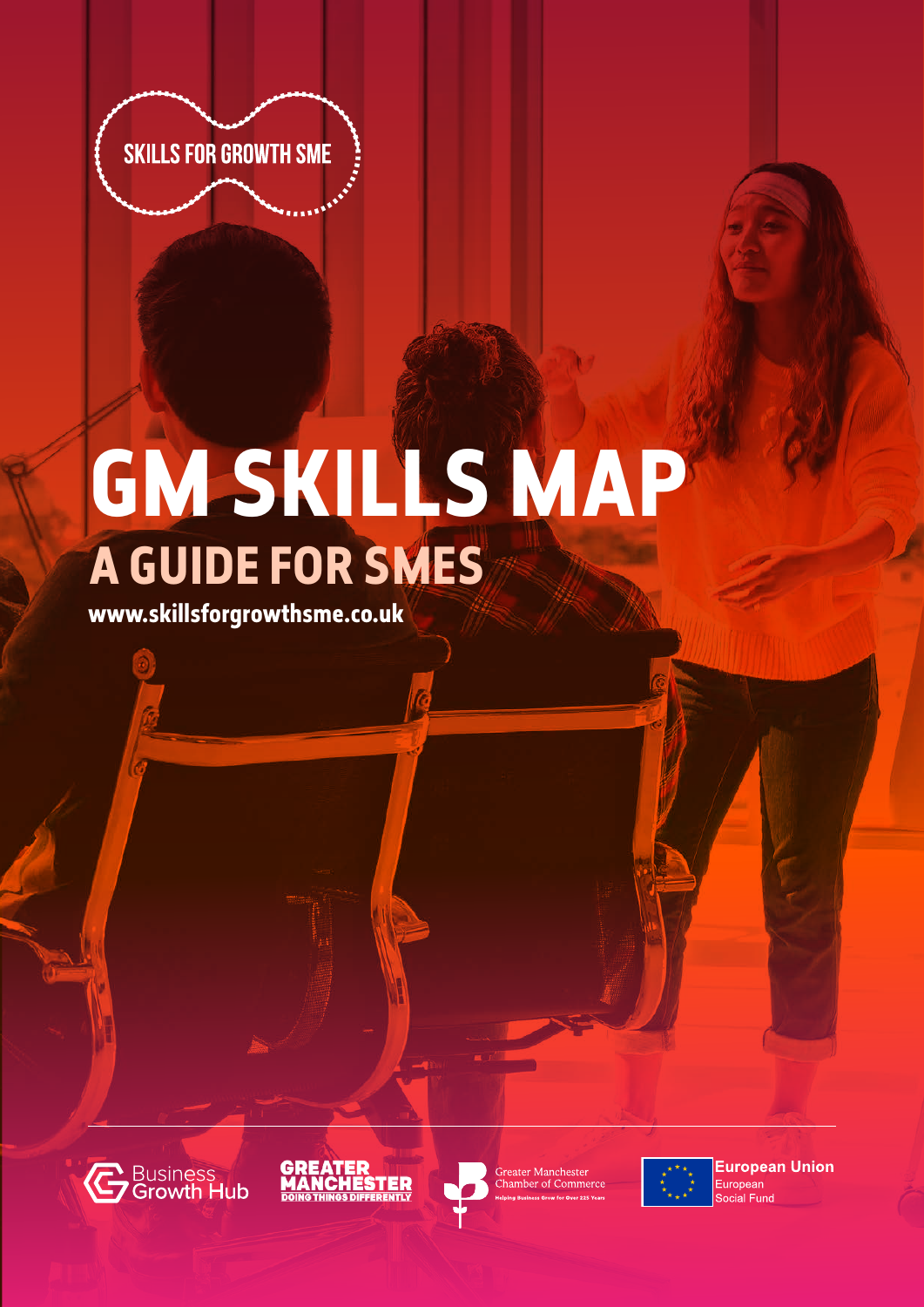# **INTRODUCING SKILLS FOR GROWTH**

## **-SME SUPPORT**

**Skills for Growth - SME Support is a fully funded, tailored service to help up-skill your employees and improve productivity. Delivered by GC Business Growth Hub in partnership with the Greater Manchester Chamber of Commerce, the service is funded through the European Social Fund and commissioned by the Greater Manchester Combined Authority, to help your business grow through re-shaping, developing your talent and enhancing team performance.**

minimi

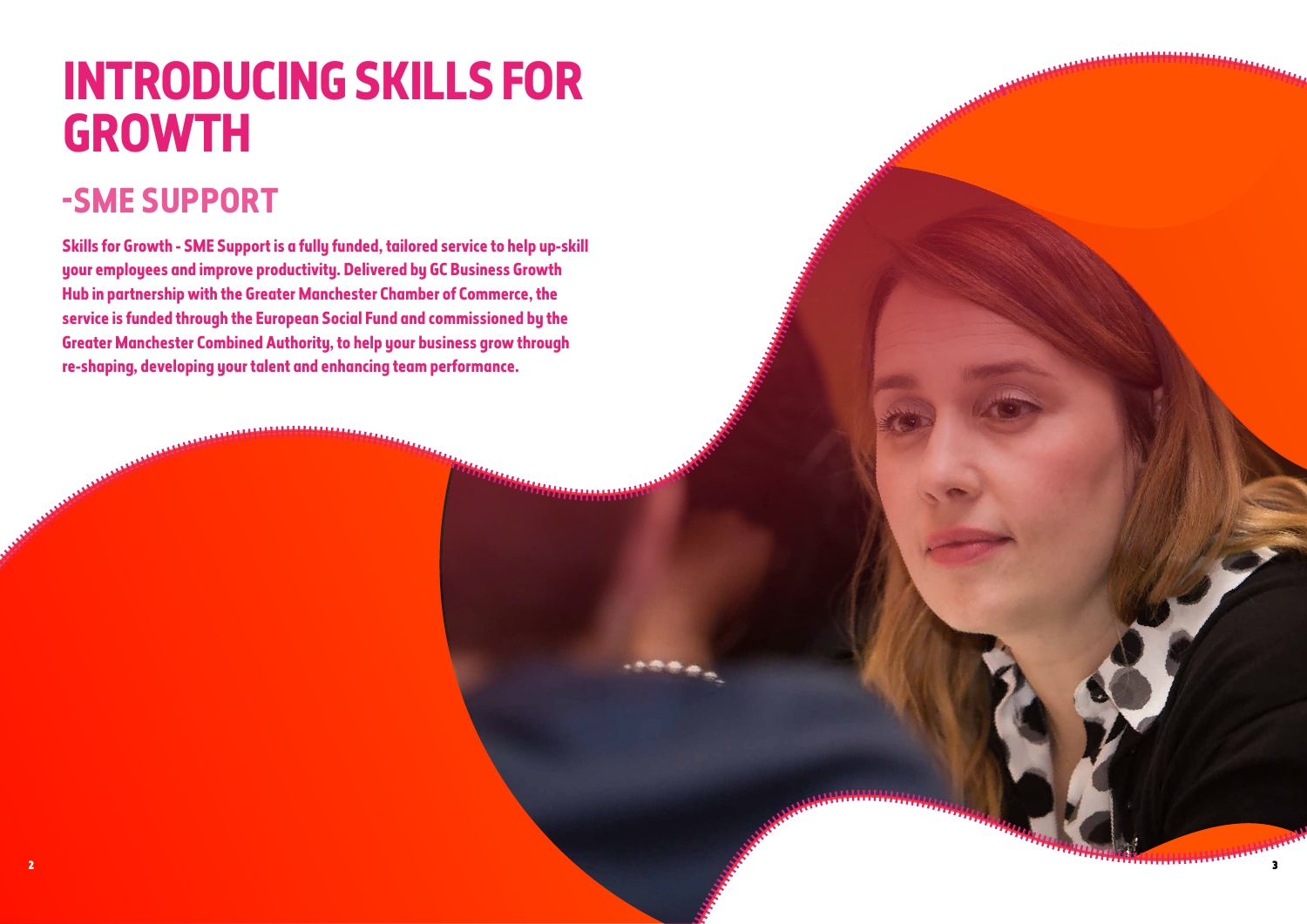# **GM SKILLS MAP**

GM Skills Map part of the Skills for Growth – SME Support programme, aims to bridge the gap between Manchester's training providers, SMEs and future learners. It is a transparent, online platform, open to help upskill Greater Manchester's workforce with futureproof knowledge.

This innovative, online platform makes the search for workplace education easy, enabling businesses and individuals to explore a highly accessible database of local training providers and fully funded training and skills programmes including short courses, professional training and apprenticeships.

The next phase of the #SkillsRevolution is here with GM Skills Map, propelling Greater Manchester's SMEs and employees forward through the pandemic and beyond, surviving and thriving with a wealth of futureproof skills and knowledge.

#### How you can get involved?

As an individual learner or SME, you can explore the GM Skills Map platform online, using the index to browse the list of training providers and their courses to discover what's relevant to you or your team. Our skills coaches are here to help refer you to the most appropriate training providers for your needs and help you start your #SkillsRevolution!

#### What are the benefits?

After you've familiarised yourself with the platform, your employees can start using Abintegro, an in-built, bite-size learning platform with hundreds of useful lessons. Your Skills Coach will also give you access to individual skills plans, tailored to each employee.

Greater Manchester's training providers are a top resource for the future of our workforce and GM Skills Map is here to help you find the courses from the right provider to suit your business needs. There are great benefits for SMEs interested in exploring GM Skills Map, including:

Our specialist services are fully funded and available for all Skills for Growth – SME Support programme registrants. Specialists work in conjunction with GM Skills Map training providers to develop a complete, bespoke training and development package for clients. Talk to a Skills Coach today to find out more on 0161 237 4444.

### **Contact**

- Transparent, online course database
- Listing 100s of fully and part funded training courses
- Dedicated Skills Coach to help you navigate GM Skills Map and match you up with a training provider
- Courses designed to give your team futureproof skills to safeguard their careers
- 100s of bite-size lessons for your team

#### Step by step process for SMEs

As part of the Skills for Growth – SME Support programme, we also offer two specialist areas accessible for SMEs and individuals.

#### STEP 1 **PRODUCTIVITY PLAN**

Your Skills Coach will provide you with a bespoke skills and productivity plan and a login to your skills map member portal that you can view at any time..

STEP 2

### **BITE-SIZE LEARNING**

#### STEP 3

### **LET THE LEARNING BEGIN**

Your Skills Coach will give you full access to GM Skills Map and start matching you and your employees up to courses and training providers across GM that suit your business needs. You can log in to your portal at any time to explore GM Skills Map, Abintegro and your skills productivity plans as you embark on your #SkillsRevolution.

# **SKILLS FOR GROWTH SME**

#### **HEALTH & WELLBEING SPECIALIST**

Developing happy, healthy and resilient teams through strategy, communication and relevant workplace training



Breaking down apprenticeships and the application process into a simple, accessible and efficient process





**uropean Union** 

If you're not already registered on the Skills for Growth - SME Support programme and would like to find out more, contact the team on **0161 237 444** to speak to an advisor today.

Alternatively, you can start exploring GM Skills Map by visiting **www.gmskillsmap.co.uk**

**G** Business<br>G Growth Hub